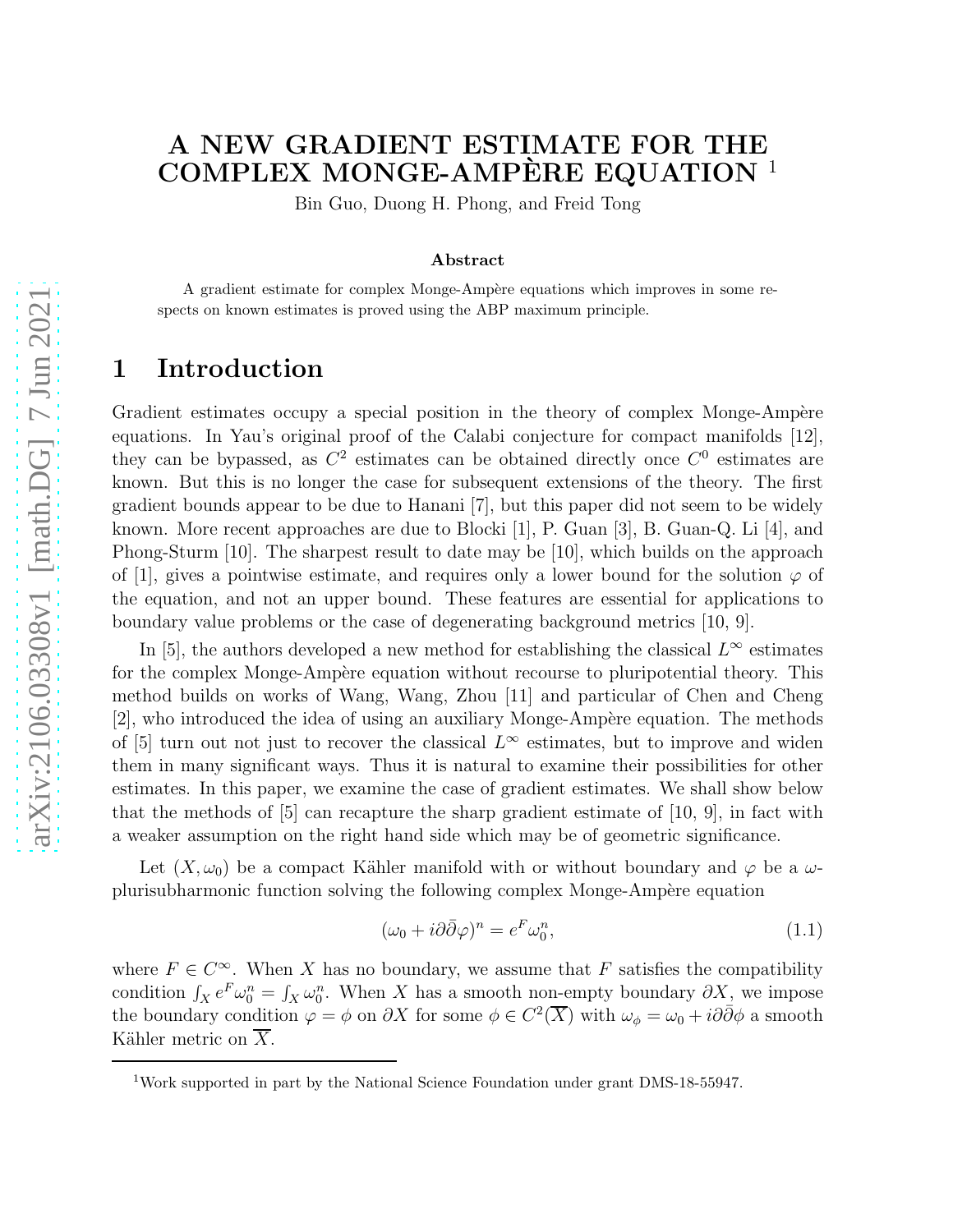**Theorem 1** Under the above conditions, we have the gradient estimate

$$
|\nabla \varphi|_{\omega_0}^2 \le Ce^{\lambda(\varphi - \inf_X \varphi)},
$$

where  $\lambda > 0$  and C are positive constants, depending respectively only on a lower bound for the bisectional curvature of  $\omega_0$ , and on  $n, \omega_0$ ,  $\sup_X F$ ,  $\|\nabla F\|_{L^{2n}(e^{2F}\omega_0^n)}$ ,  $\|\nabla_{\omega_0}\varphi\|_{L^{\infty}(\partial X)}$ and  $\|\phi\|_{C^2(\overline{X})}$ .

We observe that previous results had required control of the full  $L^{\infty}$  norm of the gradient of the right-hand side. With our method, we can relax this to an  $L^{2n}$ -control. We illustrate later an application of this improvement.

#### 2 Proof of the Theorem

By replacing  $\varphi$  and  $\phi$  respectively by  $\varphi$ −inf<sub>X</sub>  $\varphi$  and  $\phi$ −inf<sub>X</sub>  $\phi$ , we may assume inf<sub>X</sub>  $\varphi$  = 0. Let  $\omega = \omega_0 + i\partial\partial\varphi$  be the Kähler metric associated with the complex Monge-Ampère equation (1.1).

Lemma 1 The following equation holds

$$
\Delta_{\omega} |\nabla \varphi|_{\omega_0}^2 = 2Re \langle \nabla F, \bar{\nabla} \varphi \rangle_{\omega_0} + g^{i\bar{j}} g_0^{k\bar{l}} (\varphi_{ki}\varphi_{\bar{j}\bar{l}} + \varphi_{k\bar{j}}\varphi_{i\bar{l}}) + g^{i\bar{j}} R(g_0)_{i\bar{j}k\bar{l}} \varphi_p \varphi_{\bar{q}} g_0^{k\bar{q}} g_0^{p\bar{l}} \qquad (2.1)
$$

where  $\omega = (g_{i\bar{j}}), \ \omega_0 = ((g_0)_{i\bar{j}}), \ \varphi_{ki} = (\nabla_{\omega_0} \nabla_{\omega_0} \varphi)_{ki}$  are the second covariant derivatives with respect to  $\omega_0$ , and  $R(g_0)_{i\bar{j}k\bar{l}}$  is the bisectional curvature of  $\omega_0$ .

The proof of Lemma 1 is a standard calculation, so we omit the details. Let  $-K$  be a lower bound of the bisectional curvature  $R(g_0)$ . From the equation (2.1) we have

$$
\Delta_{\omega}|\nabla\varphi|_{\omega_0}^2 \geq 2Re\langle \nabla F, \bar{\nabla}\varphi\rangle_{\omega_0} + g^{i\bar{j}}g_0^{k\bar{l}}(\varphi_{ki}\varphi_{\bar{j}\bar{l}} + \varphi_{k\bar{j}}\varphi_{i\bar{l}}) - 2K \text{tr}_{\omega}\omega_0|\nabla\varphi|_{\omega_0}^2
$$

Denote  $H = e^{-\lambda \varphi} |\nabla \varphi|_{\omega_0}^2$  for  $\lambda = 2K + 10$ . We calculate at an arbitrary point  $x \in X$ , and choose a normal coordinates system for  $\omega_0$  such that  $\omega$  is diagonal at x.

$$
\Delta_{\omega} H = \Delta(e^{-\lambda \varphi} |\nabla \varphi|_{\omega_0}^2) \n= e^{-\lambda \varphi} \Delta |\nabla \varphi|_{\omega_0}^2 + |\nabla \varphi|_{\omega_0}^2 \Delta(e^{-\lambda \varphi}) - 2\lambda e^{-\lambda \varphi} Re \langle \nabla \varphi, \bar{\nabla} |\nabla \varphi|_{\omega_0}^2 \rangle_{\omega} \n\ge e^{-\lambda \varphi} \Big( 2Re \langle \nabla F, \bar{\nabla} \varphi \rangle_{\omega_0} + g^{i\bar{j}} g_0^{k\bar{l}} (\varphi_{ki}\varphi_{\bar{j}\bar{l}} + \varphi_{k\bar{j}}\varphi_{i\bar{l}}) - 2K \text{tr}_{\omega} \omega_0 |\nabla \varphi|_{\omega_0}^2 \Big) \n+ |\nabla \varphi|_{\omega_0}^2 e^{-\lambda \varphi} \Big( -\lambda n + \lambda \text{tr}_{\omega} \omega_0 + \lambda^2 |\nabla \varphi|_{\omega}^2 \Big) - 2\lambda e^{-\lambda \varphi} Re \langle \nabla \varphi, \bar{\nabla} |\nabla \varphi|_{\omega_0}^2 \rangle_{\omega}
$$

The last term on the right hand side is

$$
-2\lambda e^{-\lambda\varphi} Re \langle \nabla \varphi, \bar{\nabla} | \nabla \varphi |_{\omega_0}^2 \rangle_{\omega}
$$
  
\n
$$
= -2\lambda e^{-\lambda\varphi} Re(g^{i\bar{i}} \varphi_i(\varphi_k \varphi_{\bar{k}})_{\bar{i}})
$$
  
\n
$$
= -2\lambda e^{-\lambda\varphi} Re(g^{i\bar{i}} \varphi_i \varphi_k \bar{\iota} \varphi_{\bar{k}} + g^{i\bar{i}} \varphi_i \varphi_k \varphi_{\bar{k}\bar{i}})
$$
  
\n
$$
\geq -2\lambda e^{-\lambda\varphi} g^{i\bar{i}} \varphi_i \varphi_k \bar{\iota} \varphi_{\bar{k}} - \lambda^2 e^{-\lambda\varphi} g^{i\bar{i}} \varphi_i \varphi_{\bar{i}} |\nabla \varphi|_{\omega_0}^2 - e^{-\lambda\varphi} g^{i\bar{i}} \varphi_{ki} \varphi_{\bar{k}\bar{i}}
$$
  
\n
$$
= -2\lambda e^{-\lambda\varphi} g^{i\bar{i}} \varphi_i \varphi_{\bar{i}} (g_{i\bar{i}} - 1) - \lambda^2 e^{-\lambda\varphi} g^{i\bar{i}} \varphi_i \varphi_{\bar{i}} |\nabla \varphi|_{\omega_0}^2 - e^{-\lambda\varphi} g^{i\bar{i}} \varphi_{ki} \varphi_{\bar{k}\bar{i}}
$$
  
\n
$$
= -2\lambda e^{-\lambda\varphi} |\nabla \varphi|_{\omega_0}^2 + 2\lambda e^{-\lambda\varphi} |\nabla \varphi|_{\omega}^2 - \lambda^2 e^{-\lambda\varphi} |\nabla \varphi|_{\omega}^2 |\nabla \varphi|_{\omega_0}^2 - e^{-\lambda\varphi} g^{i\bar{i}} \varphi_{ki} \varphi_{\bar{k}\bar{i}}.
$$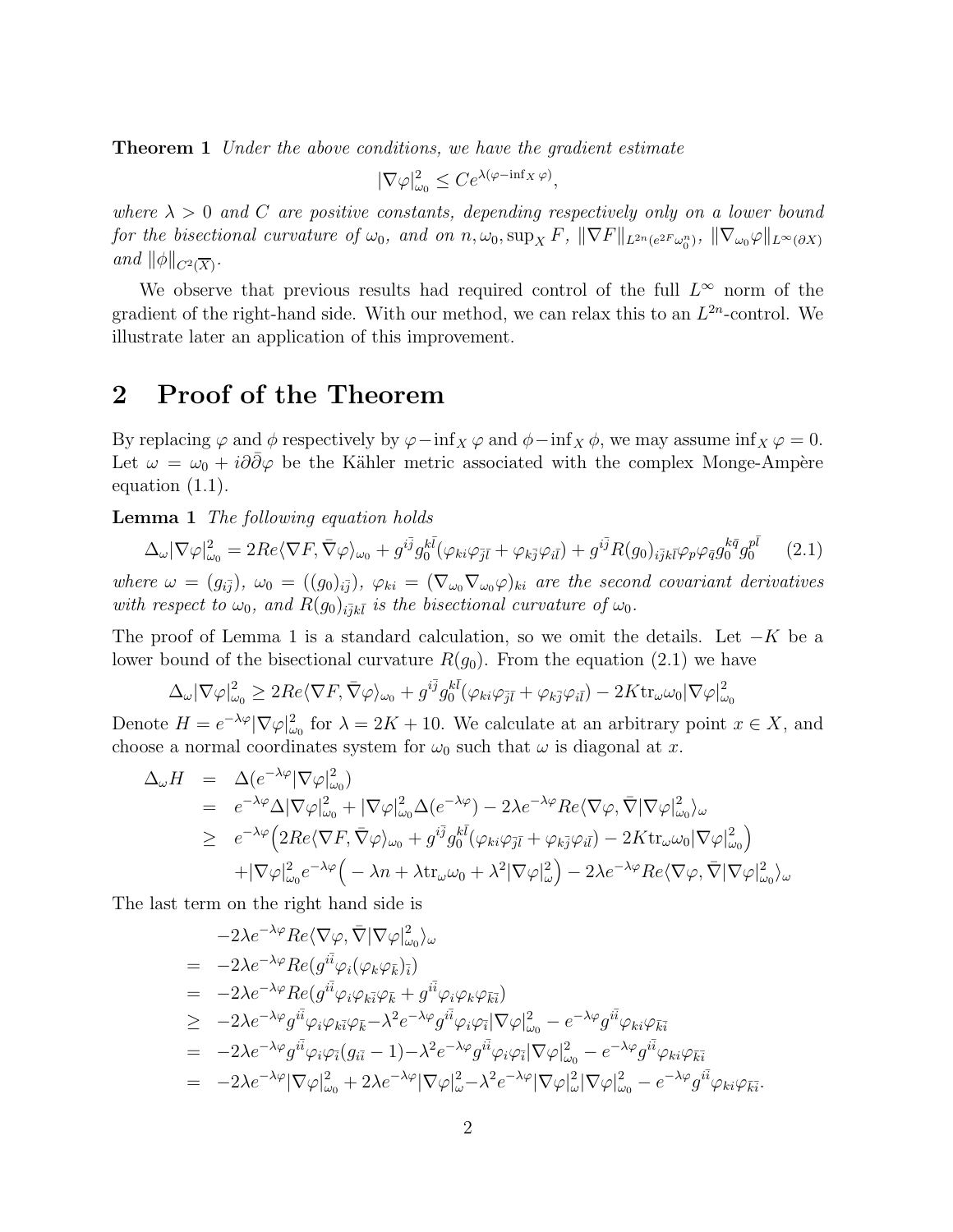where we applied the Cauchy-Schwarz inequality. We thus obtain

$$
\Delta_{\omega}H \ge 2e^{-\lambda\varphi}Re\langle \nabla F, \overline{\nabla}\varphi \rangle_{\omega_0} + (\lambda - 2K)H \text{tr}_{\omega}\omega_0 - \lambda(n+2)H.
$$

Note that this inequality holds at any point of X, since it is independent of the choice of normal coordinates. Let  $\alpha > 1$  be a positive constant. We calculate

$$
\Delta_{\omega}H^{\alpha} = \alpha H^{\alpha-1}\Delta H + \alpha(\alpha-1)H^{\alpha-2}|\nabla H|_{\omega}^{2}
$$
\n
$$
\geq \alpha H^{\alpha-1} \Big(e^{-\lambda\varphi}Re\langle \nabla F, \nabla \varphi \rangle_{\omega_{0}} + (\lambda - 2K)H \text{tr}_{\omega}\omega_{0} - \lambda(n+2)H\Big) + \alpha(\alpha-1)H^{\alpha-2}|\nabla H|_{\omega}^{2}.
$$
\n(2.2)

Since X is compact, we can assume H attains its maximum at a point  $x_0$ , with  $H(x_0) =$ :  $M > 0$ . We may suppose  $x_0$  lies in the interior of X, otherwise we are done. Since  $\omega_0$  is smooth up to  $\partial X$ , we may assume  $(\overline{X}, \omega_0)$  isometrically embeds to another Kähler manifold  $(\hat{X}, \hat{\omega}_0)$  as a compact subset<sup>1</sup>. Let  $r > 0$  be the injectivity radius of the Riemannian manifold  $(\hat{X}, \hat{\omega}_0)$ . Without loss of generality we may identify the metric ball  $B_{g_0}(x_0, r)$  with an open domain in the Euclidean space  $\mathbb{C}^n$ , where we denote  $B_{g_0}(x_0, r) = \{x \in X | d_{g_0}(x, x_0) < r\}.$ We will apply a trick of Chen-Cheng [2]. Let  $\theta = \min\{\frac{1}{10n}\}$  $\frac{1}{10nC_0}$ ,  $\frac{r^2}{10nC_0}$  $\frac{r^2}{10nC_0}$  be a given constant (where  $C_0 > 1$  depends only on  $\omega_0$ ) and choose an auxiliary function  $\eta$  such that  $\eta = 1$  on  $B_{g_0}(x_0, r/2)$  and  $\eta = 1 - \theta$  on  $B_{g_0}(x_0, r) \setminus B_{g_0}(x_0, 3r/4)$ , and  $\eta \in [1 - \theta, 1]$  in the annulus between. We also have (this  $\eta$  may be chosen as  $\hat{\eta}(\frac{d_0(x)^2}{r^2})$  $\frac{(x)^2}{r^2}$ ) where  $d_0$  is a smoothing of the  $g_0$ -distance to  $x_0$  and  $\hat{\eta}$  is some appropriate function on **R**)

$$
|\nabla \eta|_{g_0}^2 \le \frac{C_0 \theta^2}{r^2}, \quad |\nabla^2 \eta|_{g_0} \le \frac{C_0 \theta}{r^2}
$$

We calculate as follows

$$
\Delta_{\omega}(\eta H^{\alpha}) = \eta \Delta H^{\alpha} + 2\alpha H^{\alpha-1} Re \langle \nabla \eta, \bar{\nabla} H \rangle_{\omega} + H^{\alpha} \Delta_{\omega} \eta.
$$

Note that the last term satisfies

$$
H^{\alpha} \Delta_{\omega} \eta \geq -C_0 \frac{\theta}{r^2} H^{\alpha} \text{tr}_{\omega} \omega_0,
$$

and the middle term is

$$
2\alpha H^{\alpha-1} Re \langle \nabla \eta, \bar{\nabla} H \rangle_{\omega} \ge -2\alpha H^{\alpha-1} |\nabla H|_{\omega} |\nabla \eta|_{\omega}
$$
  
\n
$$
\ge -\frac{\alpha(\alpha-1)}{2} H^{\alpha-2} |\nabla H|_{\omega}^2 - \frac{2\alpha}{\alpha-1} H^{\alpha} |\nabla \eta|_{\omega}^2
$$
  
\n
$$
\ge -\frac{\alpha(\alpha-1)}{2} H^{\alpha-2} |\nabla H|_{\omega}^2 - \frac{2\alpha}{\alpha-1} H^{\alpha} \frac{C_0 \theta^2}{r^2} \text{tr}_{\omega} \omega_0
$$
  
\ncontrolled by the last term in  $\eta \Delta H^{\alpha}$ 

<sup>1</sup>We can alternatively cover  $\partial X$  by finitely many Euclidean half balls, and apply similar calculations.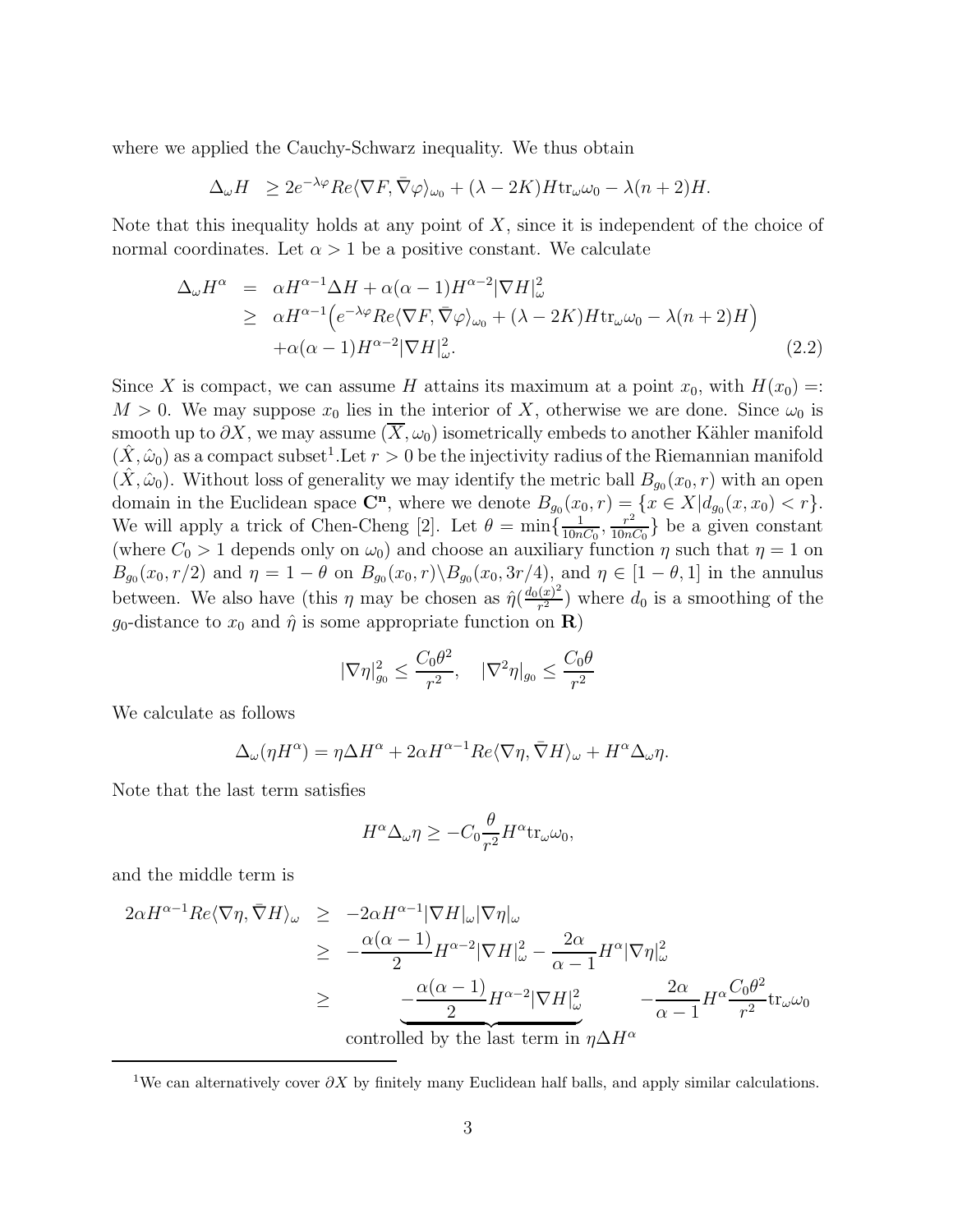Combining the above inequalities we get

$$
\Delta(\eta H^{\alpha}) \geq \alpha \eta H^{\alpha-1} e^{-\lambda \varphi} \langle \nabla F, \bar{\nabla} \varphi \rangle_{\omega_0} + \left( \alpha \eta (\lambda - 2K) - \frac{C_0 \theta}{r^2} - \frac{2\alpha}{\alpha - 1} \frac{C_0 \theta^2}{r^2} \right) H^{\alpha} \text{tr}_{\omega} \omega_0
$$
  
- \lambda \alpha (n+2) H^{\alpha}. (2.3)

Note that  $\eta \geq 9/10$ . We can choose  $\alpha = 2$ . Together with the choice of  $\theta$  and  $\lambda$ , the middle term of the right hand side of the above inequality is nonnegative, so

$$
\Delta_{\omega}(\eta H^{\alpha}) \ge -\alpha \eta H^{\alpha - \frac{1}{2}} e^{-\lambda \varphi/2} |\nabla F|_{\omega_0} - \lambda \alpha (n+2) H^{\alpha} \tag{2.4}
$$

We may assume  $(1 - \theta)M^{\alpha} \geq \sup_{\partial X} |\nabla \varphi|_{\omega_0}^{\alpha}$ , otherwise we are done. Applying the ABP maximum principle to the function  $\eta H^{\alpha}$  on the ball  $B_{g_0}(x_0, r)$ , we obtain (with  $B_0 = B_{g_0}(x_0,r)$ 

$$
M^{\alpha} = \sup_{B_0} (\eta H^{\alpha})
$$
  
\n
$$
\leq \sup_{\partial B_0} (\eta H^{\alpha}) + C(n, \omega_0) r \Big( \int_{B_0} \frac{[\alpha \eta H^{\alpha - \frac{1}{2}} e^{-\lambda \varphi/2} |\nabla F|_{\omega_0} + \lambda \alpha (n+2) H^{\alpha}]^{2n}}{e^{-2F}} \omega_0^{n} \Big)^{1/2n}
$$
  
\n
$$
\leq \sup_{\partial B_0} \eta H^{\alpha} + C(n, \omega_0) r \Big[ \Big( \int_{B_0} H^{2n\alpha} \omega_0^{n} \Big)^{1/2n} + M^{\alpha - 1/2} \Big( \int_{B_0} e^{2F} |\nabla F|_{\omega_0}^{2n} \omega_0^{n} \Big)^{1/2n} \Big]
$$
  
\n
$$
\leq \sup_{\partial B_0} \eta H^{\alpha} + C(n, \omega_0) r \Big[ M^{\alpha(1 - \frac{1}{2n})} \Big( \int_{B_0} H \omega_0^{n} \Big)^{1/2n} + M^{\alpha - 1/2} \Big( \int_{B_0} e^{2F} |\nabla F|_{\omega_0}^{2n} \omega_0^{n} \Big)^{1/2n} \Big]
$$
  
\n
$$
\leq (1 - \theta) M^{\alpha} + C(n, \omega_0, F) r \Big[ M^{\alpha(1 - \frac{1}{2n})} + M^{\alpha - 1/2} \Big],
$$

where the last constant  $C(n, \omega_0, F)$  depends on  $\|\nabla F|_{\omega_0}\|_{L^{2n}(X, e^{2F} \omega_0^n)}$  and  $\sup_X F$ . Note that  $\theta > c_0 > 0$  for some constant  $c_0$  depending only on  $\omega_0$ . We conclude that

$$
c_0 M^{\alpha} \le \theta M^{\alpha} \le C(n, \omega_0, F) r (M^{\alpha - 1/2} + M^{\alpha(1 - \frac{1}{2n})}),
$$

from which we derive  $M \leq C(n,\omega_0, F)$ , since the RHS are powers of M with degree smaller than  $\alpha$ . Finally in the estimate above we implicitly use the uniform bound on  $\int_X H \omega_0^n$ , which follows from the lemma below. It is because of this lemma that we need the  $C^2$ -bound of the boundary value  $\phi$ .

**Lemma 2** We have  $\int_X H \omega_0^n = \int_X e^{-\lambda \varphi} |\nabla \varphi|_{\omega_0}^2 \omega_0^n \leq C(n, \omega_0, \omega_\phi)$ .

*Proof.* From the equation  $\omega^n = e^F \omega_0^n$ , we obtain

$$
e^F \omega_0^n - \omega_\phi^n = \omega^n - \omega_\phi^n = i\partial \bar{\partial}(\varphi - \phi) \wedge (\omega^{n-1} + \dots + \omega_\phi^{n-1}),
$$

Multiplying both sides by  $e^{-\lambda \varphi + \lambda \phi} - 1$  and applying integration by parts, we can write the right hand side as

$$
\int_X (e^{-\lambda \varphi + \lambda \phi} - 1) i \partial \overline{\partial} (\varphi - \phi) \wedge (\omega^{n-1} + \dots + \omega_0^{n-1})
$$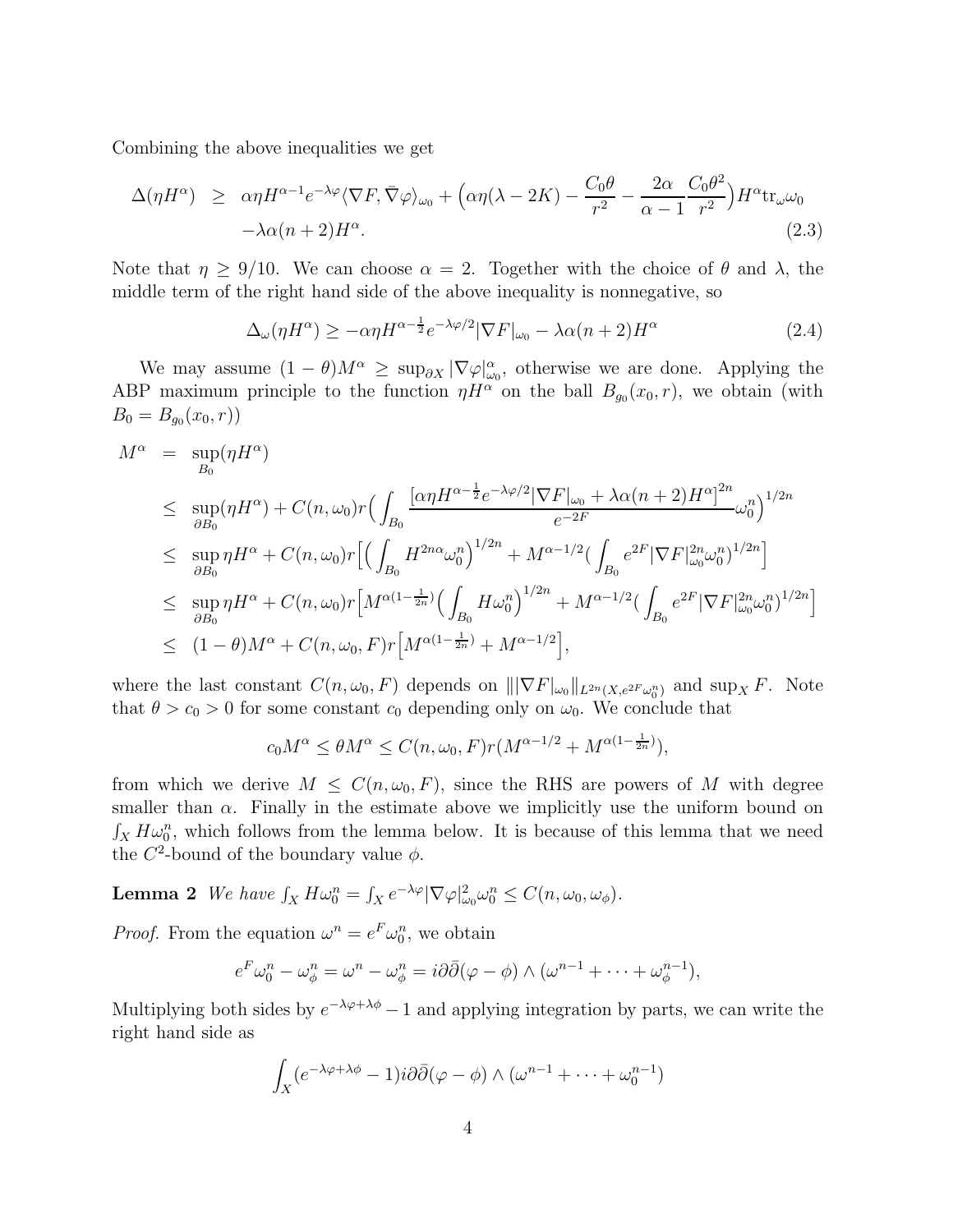$$
= \int_X \lambda e^{-\lambda(\varphi - \phi)} \partial(\varphi - \phi) \wedge \bar{\partial}(\varphi - \phi) \wedge (\omega^{n-1} + \dots + \omega_{\phi}^{n-1})
$$
  
\n
$$
\geq \int_X \lambda e^{-\lambda(\varphi - \phi)} \partial(\varphi - \phi) \wedge \bar{\partial}(\varphi - \phi) \wedge \omega_{\phi}^{n-1}
$$
  
\n
$$
\geq C \int_X e^{-\lambda \varphi} |\nabla \varphi|_{\omega_0}^2 \omega_0^n - C(\phi, \omega_0),
$$

since  $\omega_{\phi}$  is equivalent to  $\omega_0$  by assumption. On the other hand the left hand side can be bounded as follows,

$$
\int_X (e^{-\lambda(\varphi-\phi)}-1)(e^F\omega_0^n-\omega_\phi^n)\leq \int_X e^{\lambda\phi}(e^F\omega_0^n+\omega_\phi^n)\leq C(n,\omega_0,\phi,\sup_X F).
$$

This proves the lemma, and the proof of the theorem is complete.

# 3 Application

We can give now an application of the improved gradient estimates:

**Corollary 1** Let X be a compact Kähler manifold,  $f \geq 0$  be a smooth function with  $\int_X f \omega_0^n = \int_X \omega_0^n$ , and assume that f satisfies

$$
\int_{X} \frac{|\nabla f|^{2n}}{f^{2n-2}} \omega_0^n < \infty \tag{3.1}
$$

Then the solution of the complex Monge-Ampère equation

$$
(\omega_0 + i\partial\bar{\partial}\varphi)^n = f\omega_0^n \tag{3.2}
$$

is Lipschitz continuous.

*Proof.* Let  $f_k$  be a regularization of f chosen with the following properties:  $\int_X f_k \omega_0^n =$  $\int_X f\omega_0^n$ ,  $f_k > 0$  for  $k > 0$ ,  $f_k$  converges to f smoothly as  $k \to \infty$ , and moreover in a small neighborhood of the vanishing locus of f, we require that  $f_k = f + \frac{1}{k}$  $\frac{1}{k}$ . It's not hard to see that such a regularization can be arranged.

Then by our choice of  $f_k$ , we observe that in a neighborhood of the vanishing locus of  $f$ , we have

$$
\frac{|\nabla f_k|^{2n}}{f_k^{2n-2}} = \frac{|\nabla f|^{2n}}{f_k^{2n-2}} \le \frac{|\nabla f|^{2n}}{f^{2n-2}} \tag{3.3}
$$

and hence  $\int_X$  $|\nabla f_k|^{2n}$  $\frac{\nabla f_k|^{2n}}{f_k^{2n-2}}\omega_0^n$  is uniformly bounded. By Theorem 1, we know that the sequence of solutions of the Monge-Ampère equations

$$
(\omega_0 + i\partial\bar{\partial}\varphi_k)^n = f_k \omega^n \tag{3.4}
$$